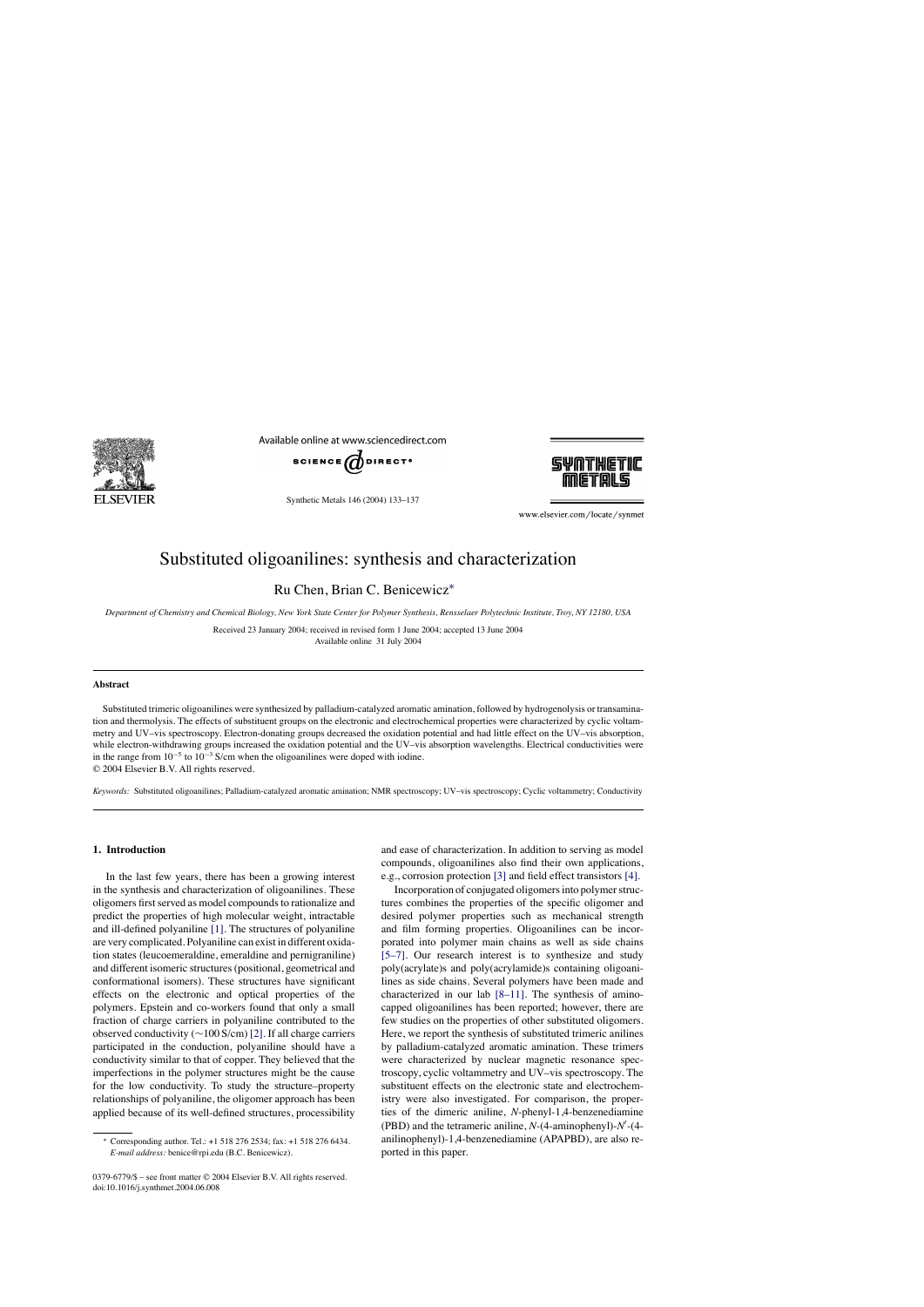# **2. Experimental**

#### *2.1. Materials*

All chemicals were purchased from ACROS Organics. Bis[(2-diphenylphosphino)phenyl] ether (DPEphos) and *N*-(diphenylmethylene)-*N'*-(*tert*-butoxycarbonyl)-*N'*-(4bromophenyl)-1,4-benzenediamine (**1**) were synthesized according to literature methods [\[10,12\].](#page-4-6) The synthesis of tetrameric aniline, *N*-(4-aminophenyl)-*N'*-(4-anilinophenyl)-1,4-benzenediamine, was described previously [\[10\]. T](#page-4-6)oluene and tetrahydrofuran were refluxed in sodium metal for 24 h followed by distillation under argon.

#### *2.2. Characterization*

Melting points were measured by a capillary melting point apparatus without calibration. Proton NMR spectra were recorded on a Varian 500 spectrometer using solvent residues as references. MALDI–TOF MS was applied to measure the molecular mass of the oligoanilines using 2,5 dihydroxybenzoic acid as a matrix. UV–vis spectra were recorded on a Perkin-Elmer Lamda 4C UV–vis spectrophotometer. FTIR spectra were recorded using a BioRad Excaliber FTS3000. Elemental analysis was performed by Midwest Microlabs. Cyclic voltammetry was conducted on a Zahner IM6e electrochemical station with a three-electrode cell using Pt disc, Pt wire and Ag/AgCl (3.0 M NaCl) as the working, counter and reference electrodes, respectively. Tetrabutylammonium perchlorate acetonitrile solution (0.1 M) was used as the supporting electrolyte. The scan rate was 100 mV/s. Electrical conductivity was measured by the four-point probe method.

#### *2.3. Synthesis*

# *2.3.1. N-(4-aminophenyl)-N*\$ *-phenyl-1,4 benzenediamine (APPBD) (***2a***)*

Compound **1** (2.00 g, 3.79 mmol), palladium acetate  $(20 \text{ mg}, 8.9 \times 10^{-2} \text{ mmol})$  and DPEphos  $(61 \text{ mg}, 1.1 \times$  $10^{-1}$  mmol) were charged into a flask and purged with argon. Aniline (0.42 g, 4.5 mmol) was added, followed by toluene (20 mL). Sodium *tert*-butoxide (0.51 g, 5.3 mmol) was added in one portion. The reaction mixture was heated at  $110\degree C$ with stirring for 24 h. The solvent was removed by rotary evaporation. The residue was dissolved in dichloromethane, washed with distilled water, dried over anhydrous sodium sulfate, and concentrated. The product was separated by column chromatography (silica gel, ethyl acetate/hexanes). This compound  $(1.00 \text{ g}, 1.85 \text{ mmol})$ , ammonium formate  $(1.75 \text{ g},$ 27.8 mmol) and palladium on carbon (5%, 0.20 g, 9.4  $\times$  $10^{-2}$  mmol Pd) were charged into a round bottom flask and purged with argon. Tetrahydrofuran (10 mL) and methanol (25 mL) were added. The reaction mixture was refluxed for 24 h. The solution was concentrated and the residue was dissolved in dichloromethane and filtered through Celite and

concentrated. The solid was ground and washed with hexanes and then filtered. The white powder was dried in vacuo at 50 °C for 24 h. The powder was heated at  $180$  °C in a Schlenk tube under argon for 10 h. Product: off-white granules; mp:  $148-150\degree C$ . <sup>1</sup>H NMR (500 MHz, DMSO-d<sub>6</sub>):  $\delta$  7.64 (s, 1H), 7.26 (s, 1H), 7.12 (t, 2H), 6.92 (d, 2H), 6.85 (d, 2H), 6.81–6.78  $(m, 4H), 6.64$  (t, 1H), 6.52 (d, 2H), 4.67 (s, 2H). MALDI–TOF MS (MW 275.4). IR (KBr, cm<sup>-1</sup>): 3381, 3024, 1597, 1514, 1302. Anal. Cald. for C18H17N3: C, 78.52; H, 6.22; N, 15.26. Found: C, 78.14; H, 6.22; N, 14.96.

## *2.3.2. N-(4-aminophenyl)-N*\$ *-(4-methoxyphenyl)-1,4 benzenediamine (APMBD) (***2b***)*

APMBD was prepared in a manner similar to that described for APPBD above. Product: off-white granules; mp:  $150-152 °C$ . <sup>1</sup>H NMR (500 MHz, DMSO-d<sub>6</sub>): δ 7.34 (s, 1H), 7.14 (s, 1H), 6.86–6.82 (m, 4H), 6.78–6.74 (m, 6H), 6.50 (d, 2H), 4.63 (s, 2H), 3.67 (s, 3H). MALDI–TOF MS (MW 305.4). IR (KBr, cm−1): 3389, 3028, 2931, 1613, 1513, 1238. Anal. Cald. for C<sub>19</sub>H<sub>19</sub>N<sub>3</sub>O: C, 74.73; H, 6.27; N, 13.76. Found: C, 74.46; H, 5.84; N, 12.29.

## *2.3.3. N-(4-aminophenyl)-N*\$ *-(4-cyanophenyl)-1,4 benzenediamine (APCBD) (***2c***)*

APCBA was prepared in a manner similar to that described for APPBD. However, the diphenylmethylene group was removed by different method using hydroxylamine [\[13\].](#page-4-7) Product: off-white granules; mp:  $179-181$  °C. <sup>1</sup>H NMR  $(500 \text{ MHz}, \text{DMSO-d}_6)$ :  $\delta$  8.50 (s, 1H), 7.49 (s, 2H), 7.47 (s, 1H), 6.96 (d, 2H), 6.84–6.80 (m, 6H), 6.54 (d, 2H), 4.76 (s, 2H). MALDI–TOF MS (MW 300.4). IR (KBr, cm−1): 3352, 3030, 2207, 1602, 1513, 1307. Anal. Cald. for C19H16N4: C, 75.98; H, 5.37; N, 18.65. Found: C, 76.65; H, 5.38; N, 18.40.

## **3. Results and discussion**

# *3.1. Synthesis of oligoanilines*

Recently, palladium-catalyzed aromatic amination has emerged as a powerful method for the formation of  $C-N$ bonds. Oligoanilines with different chain lengths and functional groups were synthesized using this method [\[13\]. I](#page-4-7)n this work, palladium-catalyzed amination methodology was used to couple compound **1** and aniline as well as its derivatives (4 methoxyaniline and 4-cyanoaniline). In these experiments, palladium acetate  $(Pd(OAc)_2)$  and DPEphos were used as catalyst and ligand and sodium *tert*-butoxide as a base. The reaction was carried out in toluene at 110 ◦C for 24 h. The synthetic route for substituted trimeric anilines is shown in [Fig. 1.](#page-2-0) The yields of these reactions were fairy high, 93, 81 and 79% for the coupling with aniline, 4-methoxyaniline and 4-cyanoaniline, respectively. This indicated that the Pd(OAc)<sub>2</sub>/DPEphos system was highly efficient for the arylation of either electron-rich or electron-deficient aromatic amines. Two methods were applied to remove the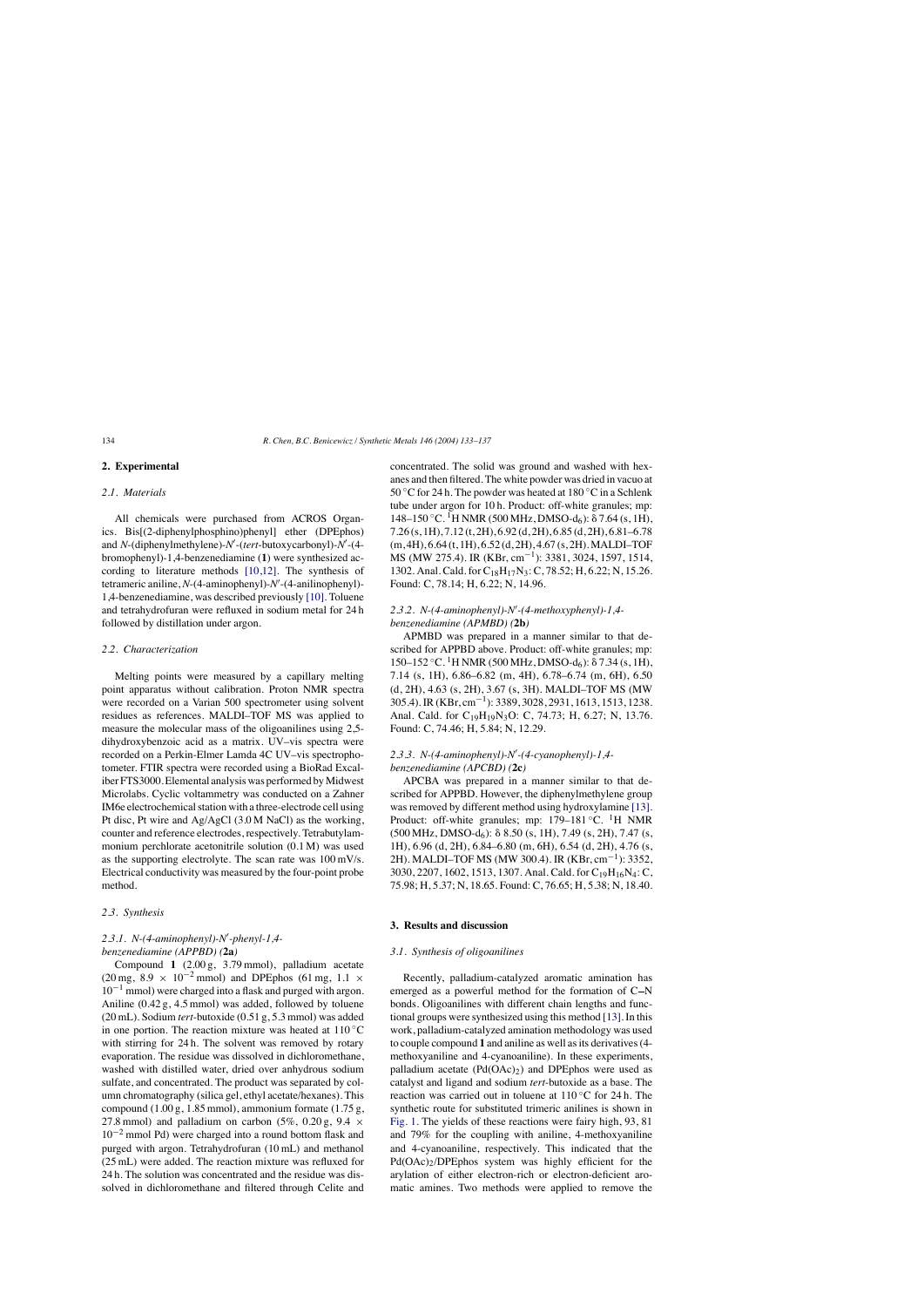<span id="page-2-0"></span>

Fig. 1. Synthesis of substituted trimeric anilines. Key: (a) Pd(OAc)<sub>2</sub>, DPEphos, NaOt-Bu, toluene, 110 ℃, 24 h; (b) R: ⊣H,  $\sim$ OCH<sub>3</sub>: Pd/C, NH<sub>4</sub>HCO<sub>2</sub>, THF/MeOH, 60 °C, 24 h; (b') R: —CN: HONH<sub>2</sub>, pyridine, CHCl<sub>3</sub>/THF/EtOH, 3 h; (c) 180 °C, 10 h.

diphenylmethylene protective group. For trimer APPBD and trimer APMBD, palladium-catalyzed hydrogenolysis was used. However, the cyano group was partially reduced under the same reaction conditions. The alternative method was the treatment of the oligomers with hydroxylamine at room temperature. These two methods afforded products in 68–86% yields. The *tert*-butoxycarbonyl group was quantitatively removed by thermolysis in argon at 180 ◦C for 10 h. Tetrameric aniline APAPBD was prepared using similar procedure [\[10\].](#page-4-6)

## *3.2. Nuclear magnetic resonance spectroscopy*

Proton NMR spectroscopy was used to characterize and investigate the effect of the substituents at the opposite terminus of the amine-terminated oligoanilines. The spectra of dimer PBD, trimer APPBD and tetramer APAPBD have a resonance at 4.6 ppm, which is attributed to the primary amine group. Secondary amine resonances appeared at 7.5 ppm for

dimer PBD, 7.6 ppm and 7.3 ppm for trimer APPBD and 7.7, 7.4 and 7.1 ppm for tetramer APAPBD.

The chemical shifts of amine groups in the three trimers were quite different ([Fig. 2\)](#page-2-1). The resonance of the primary amine appeared at 4.67 ppm for APPBD, 4.63 ppm for APMBD and 4.76 ppm for APCBD. There was little effect on the primary amine resonance by the methoxy group. However, the cyano group significantly decreased the electron density of primary amine group and moved the resonance toward lower field. The resonances for the secondary amine groups were also affected by the substitution. In APPBD, the secondary amine signals appeared at 7.64 and 7.26 ppm. However, these resonances moved remarkably toward high field (7.34 and 7.14 ppm) in APMBD and low field (8.50 and 7.47 ppm) for APCBD. These results showed that the substituent effect of the cyano group was stronger than that of the methoxy group, and significant modification of the redox properties of the oligoanilines should be expected through end-group substituents.

<span id="page-2-1"></span>

Fig. 2. Proton NMR of (1) APPBD; (2) APMBD; and (3) APCBD in DMSO-d6.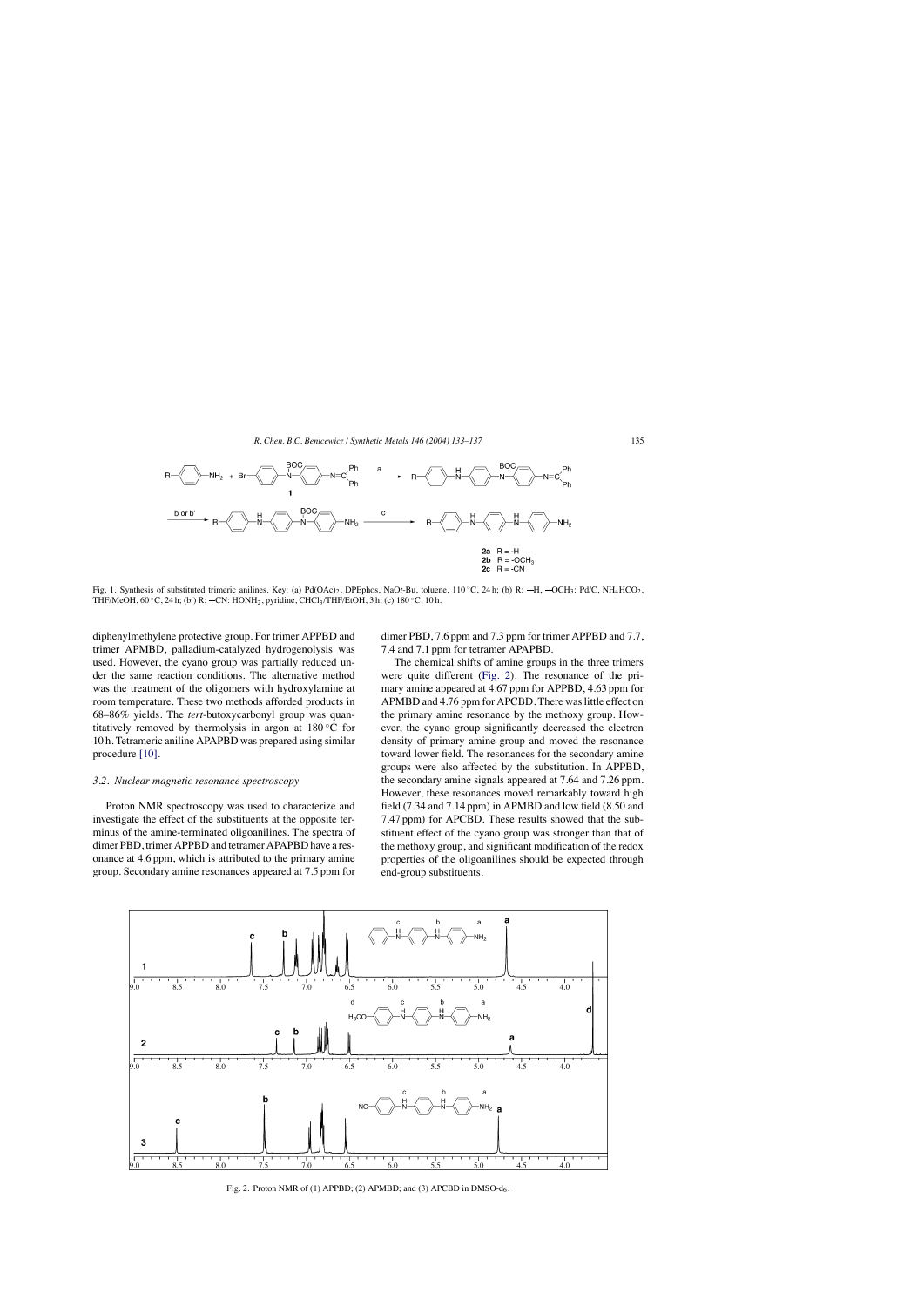|               | $UV - vis$ (reduced, nm) | $UV - vis$ (oxidized, nm) | Oxidation potential $(V)$ | Conductivity (S/cm) |
|---------------|--------------------------|---------------------------|---------------------------|---------------------|
| <b>PBD</b>    | 291                      | 290, 427                  | 0.45, 0.94                | $3 \times 10^{-6}$  |
| <b>APBD</b>   | 311                      | 304, 555                  | 0.33, 0.67, 1.40          | $6 \times 10^{-3}$  |
| AMBD          | 311                      | 310, 554                  | 0.29, 0.62, 1.25          | $2 \times 10^{-3}$  |
| <b>ACBD</b>   | 332                      | 329, 565                  | 0.40, 0.76, 1.46          | $9 \times 10^{-5}$  |
| <b>APAPBD</b> | 323                      | 303.577                   | 0.27, 0.54, 0.90, 1.08    | $4 \times 10^{-2}$  |

<span id="page-3-0"></span>Table 1 The UV–vis absorption and electrochemical properties of substituted trimers

#### *3.3. UV–vis spectroscopy*

The electronic structures of oligoanilines were studied by UV–vis spectroscopy ([Table 1\).](#page-3-0) In the reduced state of the various oligoanilines, only one absorption peak was observed at about 300 nm, which is due to the  $\pi-\pi^*$  transition of benzenoid ring. The wavelength of maximum absorption  $\lambda_{\text{max}}$ increased with chain length from 291 nm (dimer PBD) to 311 nm (trimer APPBD) and 323 nm (tetramer APAPBD). The maxima of the absorptions for APPBD and APMBD were 311 nm, while the absorption for APCBD appeared at a noticeably longer wavelength (332 nm). In a theoretical study of substituent effects of oligoanilines[\[14\], V](#page-4-8)aschetto and Retamal showed that electron-withdrawing groups (e.g., nitro and cyano) lowered the LUMO energy more than that of the HOMO, resulting in a decrease of  $\Delta E$  (HOMO–LUMO), i.e., a red-shift of absorption. Electron-donating groups (e.g., methyl and methoxy) had no or little effect on the absorption wavelength because of the weak interaction between the substitutents and HOMO orbitals.

For all of the oligomers in [Table 1,](#page-3-0) oxidation was performed by simply bubbling oxygen into their *N*,*N*dimethylformamide (DMF) solutions. Two peaks appeared subsequently in all of the UV–vis spectra ([Fig. 3\).](#page-3-1) The first peak at about 300 nm ( $\pi-\pi^*$  transition of the benzenoid ring) was shifted to slightly lower wavelength as compared to the

<span id="page-3-1"></span>

Fig. 3. UV–vis spectra of oxidized trimers in DMF, (1) solid line: APPBD; (2) dash line: APMBD; and (3) dot line: APCBD.

reduced states. The other peak is due to the charge transfer from the benzenoid ring to the quinoid ring. The wavelength increased with the chain length from 427 nm (dimer PBD) to 577 nm (tetramer APAPBD). The oxidative stability of substituted trimers varied with structure. The oligomers APPBD and APMBD were easily oxidized, showing a characteristic purple–blue color. Oligomer APCBD was difficult to oxidize and developed a blue color in solution after about one week. When silver (I) oxide was added, all solutions turned purple–blue within minutes.

#### *3.4. Cyclic voltammetry*

The electrochemistry of the oligomers was characterized by cyclic voltammetry. The experiments were conducted in a three-electrode cell, using Pt disc as a working electrode, Pt wire as a counter electrode and Ag/AgCl (3.0 M, NaCl) electrode as a reference electrode. The supporting electrolyte was tetrabutylammonium perchlorate acetonitrile solution  $(0.1 M)$ . The concentration of oligomers was  $10^{-3} M$ . The oxidation potentials are summarized in [Table 1. F](#page-3-0)or all oligoanilines, the number of oxidation peaks was equal to the number of repeat phenyl rings in the oligomers, indicating that every unit in the oligomers could be oxidized. The first oxidation potential depended on the chain length of the oligomers. The potentials decreased from 0.45 V (dimer PBD) to 0.33 V (trimer APPBD) and 0.27 V (tetramer APAPBD). The trend in the ease of oxidation indicated that the stability of cation radicals generated in the oxidation increased with the chain length because of longer delocalization range.

All voltammagrams for the substituted trimeric anilines were similar ([Fig. 4\).](#page-4-9) In the scan range from  $-0.2$  to 1.0 V, there are two oxidation peaks for all three compounds. When the CV was scanned to higher potential, e.g., 1.6 V, a third oxidation peak was observed. However, significantly smaller reduction peaks were observed during the reverse sweep, indicating that the oxidation product was not stable and chemical reaction may have occurred at higher potentials. It is obvious from these experiments that the oxidation potential changes with the substitution. Trimer APPBD was oxidized at 0.33 and 0.67 V. Trimer APMBD was oxidized at 0.29 and 0.62 V while trimer APCBD was oxidized at 0.40 and 0.76 V. These results indicated that the electrondonating group lowered the oxidation potential while the strong electron-withdrawing group remarkably increased the potential and thus, the stability relative to the oxidation reaction. Although substituted oligoanilines have not been